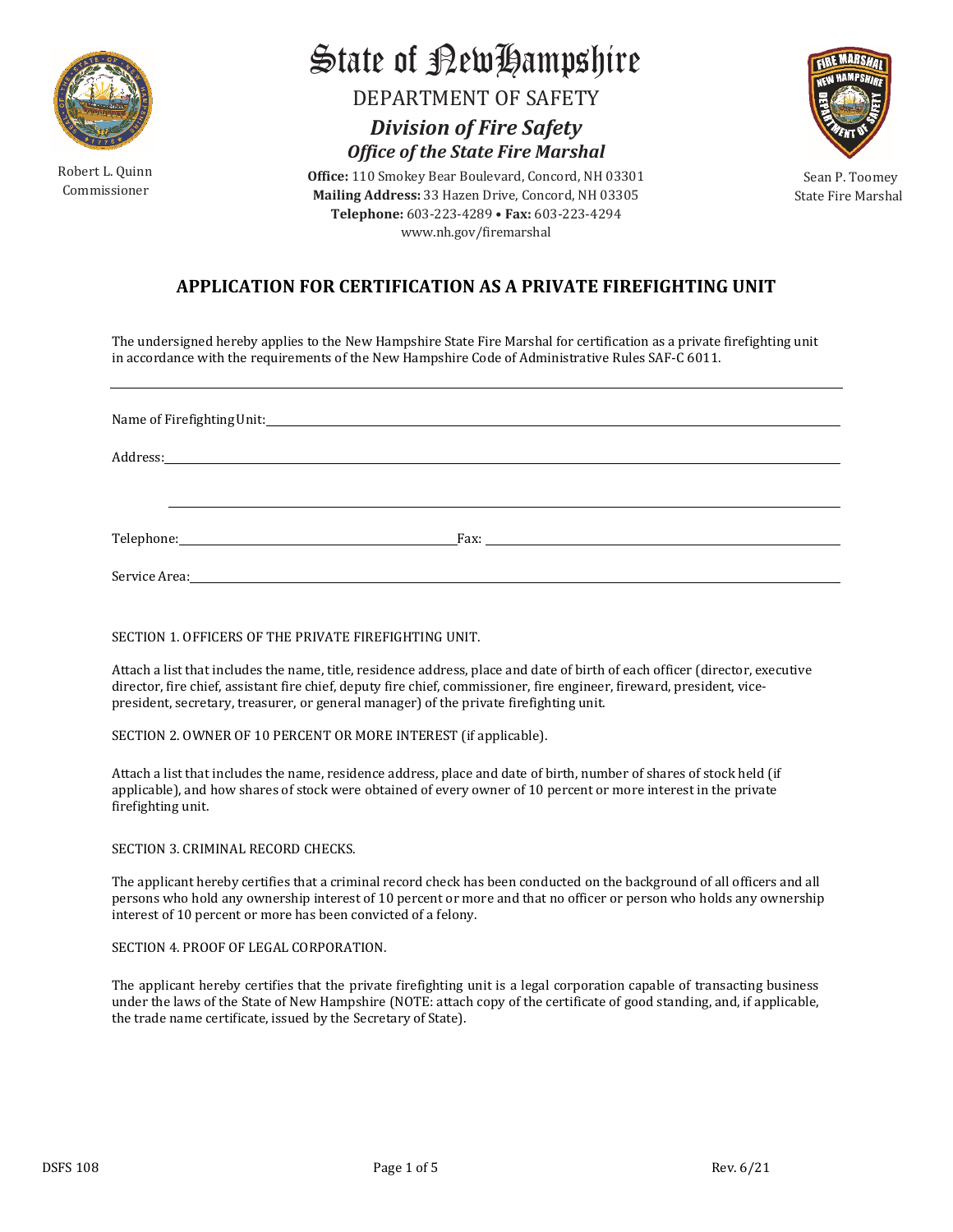Name and Address of a legal agent within the state upon whom process may be served:

#### SECTION 5. LIABILITY INSURANCE.

An applicant shall submit to the state fire marshal a proof of insurance certificate for a commercial general liability policy, including broad form coverage with basic limits and excess limits in amounts agreed upon between the applicant and the governing body of the city, town or village district. The policy shall include professional liability and errors and omissions coverage for all applicant employees, including volunteer and call members. The city, town or village district shall be named as an additional insured party if required by the city, town or village district. NOTE: An insurance binder from an insurance company shall be acceptable only if obtaining the required insurance is contingent upon being awarded a contract for firefighting services.

## SECTION 6. WORKER'S COMPENSATION INSURANCE.

An applicant shall submit to the state fire marshal a proof of insurance certificate for workers' compensation coverage for all applicant employees, including volunteer and call members. The workers' compensation coverage shall conform to New Hampshire laws and rules. NOTE: An insurance binder from an insurance company shall be acceptable only if obtaining the required insurance is contingent upon being awarded a contract for firefighting services.

#### SECTION 7. AGREEMENT.

The applicant agrees to comply with the following conditions and shall:

- 1. Require all full-time firefighters hired by it to comply with the same educational and training requirements of the New Hampshire Fire Standards and Training Commission as firefighters employed by municipal fire department, unless higher standards are required by a contract;
- 2. Meet all applicable requirements for emergency medical services set forth in New Hampshire law and rules;
- 3. Require that, if new motorized fire apparatus is purchased, leased or otherwise acquired by the private firefighting unit, the fire apparatus shall meet or exceed the requirements of National Fire Protection Association (NFPA) 1901, "Standard for Automotive Fire Apparatus", 2016 edition (NFPA 1901);
- 4. Require that all motorized fire and rescue apparatus shall be maintained in accordance with the manufacturer's recommendations;
- 5. Require that, if buildings and structures are erected, leased or supplied by the private firefighting unit, they shall conform to applicable federal, state and local fire, safety, sanitary and zoning laws, ordinances, codes, or standards;
- 6. Conduct an in-service training and education program in accordance with the standards set forth by the New Hampshire fire standards and training commission for all fire personnel employed by the private firefighting unit;
- 7. Disclose to the board of selectmen, town manager, village district commission, mayor or city manager and update annually a detailed plan showing how the applicant would continue to provide fire services in the event of a job action or strike;
- 8. Comply with all statutes, laws, rules, regulations and orders of federal, state, county or municipal authorities which shall impose any duties or obligations on the applicant;
- 9. Participate in and abide by the provisions of any mutual aid agreement, which the governing body of the town, city, or village district has entered into;
- 10. Cause every fire within its area of operation to be investigated and determine and record, if possible, the cause and origin of each fire;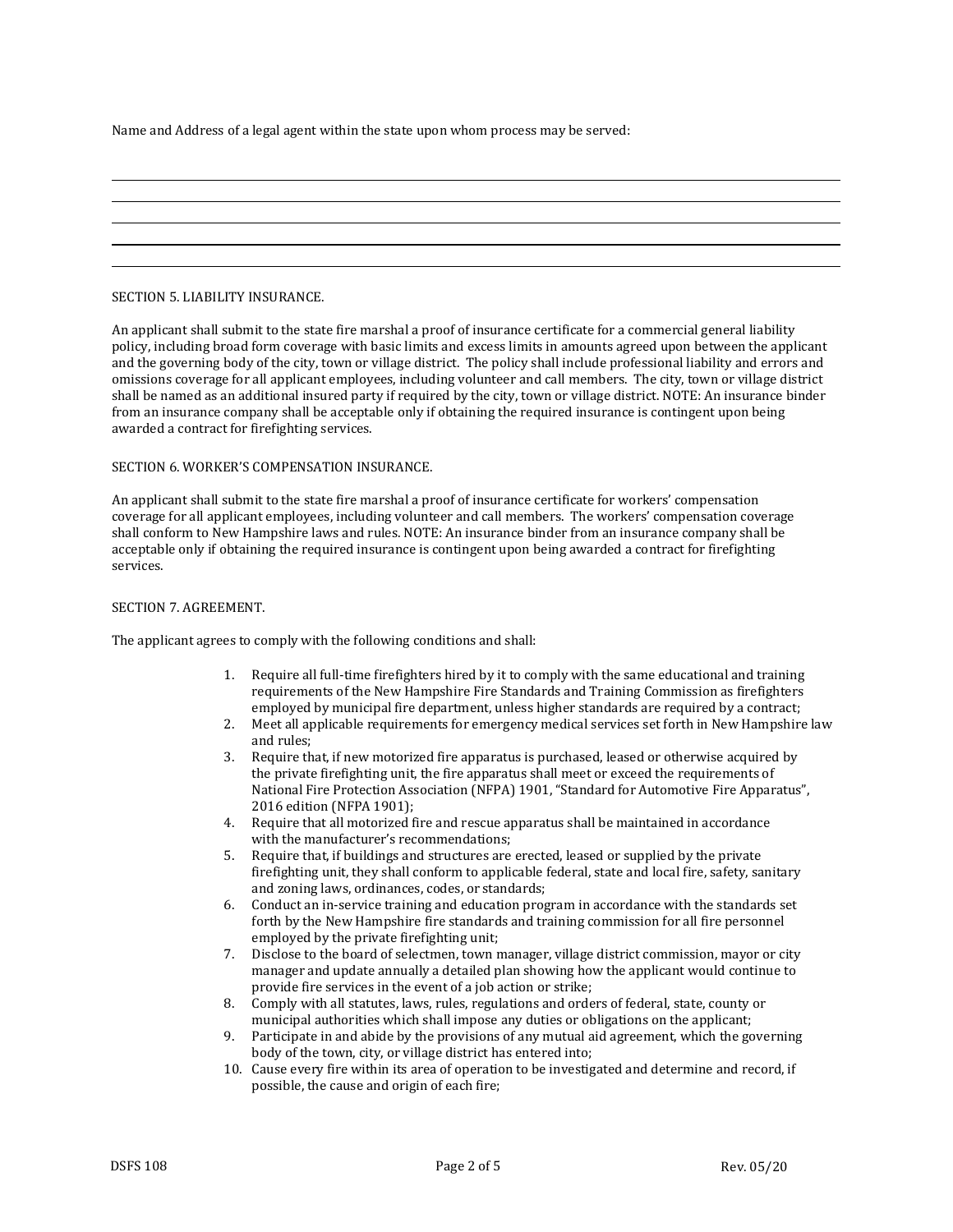- 11. Report findings of evidence of illegal actions or actual personal injury or death of a person or persons to the state fire marshal when conducting an investigation in accordance with (10) above;
- 12. Take adequate steps to determine that all fire apparatus, vehicles and ambulances shall at all times be operated in compliance with the applicable state motor vehicle laws pertaining to emergency vehicles;
- 13. Perform annual testing of all hose, ladders, fire and ambulance apparatus with the results of the tests recorded and maintained as permanent records;
- 14. Employ no person to fulfill the contract with the city, town, or village district, known to the private firefighting unit or that could have been determined through reasonable diligence has been convicted of a crime that would constitute arson or burglary under New Hampshire law;
- 15. Permit the state fire marshal or his authorized agents to enter any premises under the private firefighting unit's control during the term of the contract for the purpose of examining records, apparatus, personnel, or facilities if deemed necessary to determine ongoing compliance with the agreement;
- 16. Disclose to the city, town or village district, upon request, the criminal and motor vehicle records and training records of all employees engaged in firefighting or ambulance duties within the city, town or village district prior to employment, available under New Hampshire laws;
- 17. Behave in all respects in the same manner as a public fire department with regard to the authority of the state fire marshal and the duty to cooperate with the state fire marshal regarding:
	- a. Fire investigations;
	- b. Fire incident reporting;
	- c. Fire inspections;
	- d. Hazardous materials emergencies; and<br>e All other matters within the purview of
	- All other matters within the purview of the state fire marshal;
- 18. Maintain and submit to the city, town, village district or state, as appropriate, all reporting logs and forms and other records required by the city, town, village district or state;
- 19. Not assign or transfer the private firefighting unit's contract with the city, town or village district without prior written consent from the city, town or village district and the state fire marshal;
- 20. Conduct a fire prevention campaign to the nature and extent specified in the contract with the governing body of the city, town or village district; and
- 21. Maintain and make available to the public upon request, the following official records;
	- a. Emergency dispatch center logs;
	- b. Records of fire safety inspections;
	- c. Fire and other emergency incident reports; and
	- d. Fire investigations reports, unless it involves:
		- i. Arson fire;
		- ii. Part of an ongoing criminal investigations; or
		- iii. A juvenile

## SECTION 8: CITY, TOWN OR VILLAGE DISTRICT.

The applicant intends to provide firefighting service for the following city, town or village district(s):

NOTE: Attach a copy of any proposed bid specifications or contract, if any.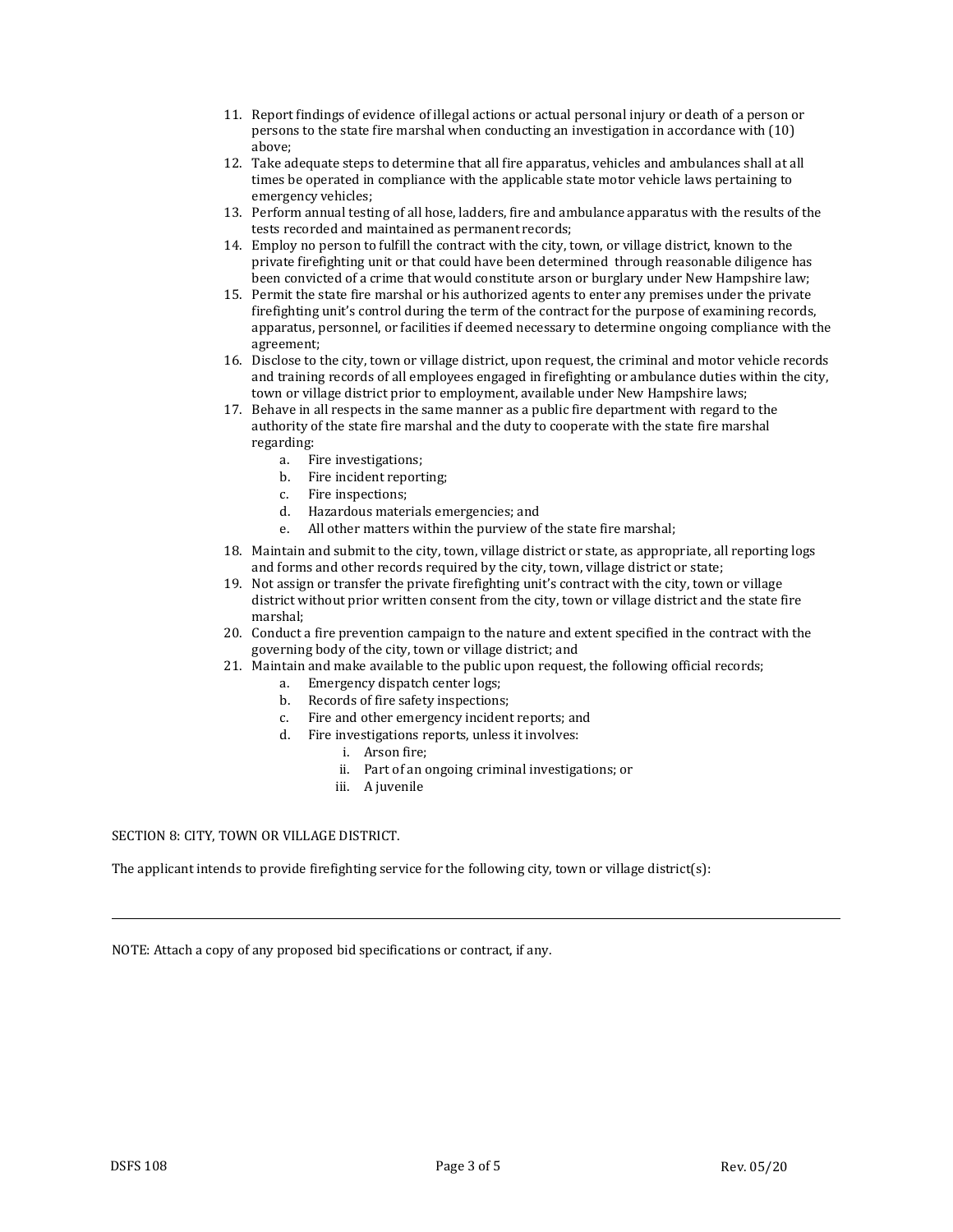# SECTION 9: CERTIFICATION.

I/We certify that the information submitted for the certification of:

|                       |                                                                            | As a private firefighting unit is true and accurate, subject to the penalties of unsworn falsification per RSA 641:3.                                                                                                                |
|-----------------------|----------------------------------------------------------------------------|--------------------------------------------------------------------------------------------------------------------------------------------------------------------------------------------------------------------------------------|
| SIGNATURES:           |                                                                            |                                                                                                                                                                                                                                      |
|                       |                                                                            |                                                                                                                                                                                                                                      |
|                       |                                                                            |                                                                                                                                                                                                                                      |
|                       |                                                                            |                                                                                                                                                                                                                                      |
|                       |                                                                            |                                                                                                                                                                                                                                      |
|                       |                                                                            |                                                                                                                                                                                                                                      |
|                       |                                                                            |                                                                                                                                                                                                                                      |
|                       |                                                                            |                                                                                                                                                                                                                                      |
|                       |                                                                            |                                                                                                                                                                                                                                      |
|                       |                                                                            | SUBSCRIBED AND SWORN BEFORE MEAT <b>AND SUBSCRIBED AND SWORN BEFORE MEAT</b>                                                                                                                                                         |
|                       |                                                                            | ON THE DAY OF DAY OF 20                                                                                                                                                                                                              |
|                       |                                                                            | Notary Public / Justice of the Peace                                                                                                                                                                                                 |
| SECTION 10: APPROVAL. |                                                                            |                                                                                                                                                                                                                                      |
|                       | In accordance with SAF-C 6011, New Hampshire Code of Administrative Rules, |                                                                                                                                                                                                                                      |
|                       |                                                                            |                                                                                                                                                                                                                                      |
|                       | Paul J. Parisi, State Fire Marshal                                         | <u>Date: Example 2014 and 2014 and 2014 and 2014 and 2014 and 2014 and 2014 and 2014 and 2014 and 2014 and 2014 and 2014 and 2014 and 2014 and 2014 and 2014 and 2014 and 2014 and 2014 and 2014 and 2014 and 2014 and 2014 and </u> |